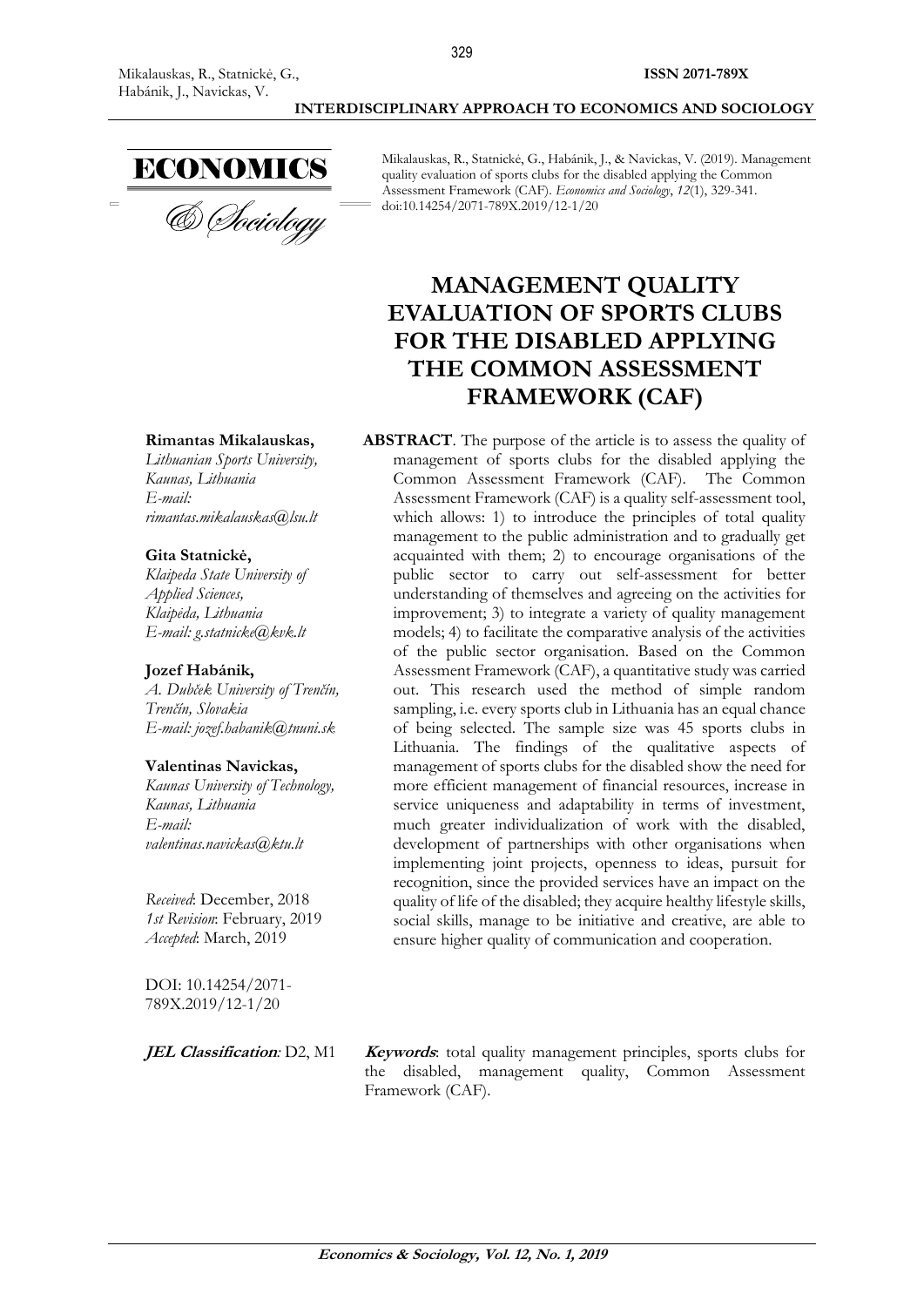### **INTERDISCIPLINARY APPROACH TO ECONOMICS AND SOCIOLOGY**

### **Introduction**

Quality management is one of the most important ideas developed in the 20th century and an effective tool for the improvement of organisation's performance (Stoner, Yetton, Craig, 1994; Powell, 1995; Samson, Terziovski, 1999). Quality is understood as a set of characteristics and qualities of services related to their relevance and a certain established requirement, and the issues of quality orientation to customers, cost-efficiency and effectiveness in providing social services are of special importance (Brown, Potoski, & Van Slyke, 2006; Kiran, & Diljit, 2017; Veselova, 2018).

330

Sports clubs also face quality management peculiarities. The analysis of different literature sources and generalised insights on quality management allow assuming that quality management is a system of measures, which covers planning, organisation, control and improvement or development of provision, systematisation, accounting, application and assessment of data that define the quality of teaching / learning / studies, in order to ensure the achievement of quality standards set by an institution. Quality management is a constituent part of sports clubs' / organisations' management function, which determines the quality strategy, policy, goals, distribution of work, time, human and other resources (Šimkus, & Liesionienė, 2009; Vildová, Martinčík, Tlučhoř, & Jakubíková, 2015; van der Roest, 2016; Alguacil, Alonso Dos Santos, Pastor-Barcelo, & Colino, 2016; Polyakova, & Mirza, 2016; Durán-Sánchez, Álvarez-García, Del Río, & Gil-Lafuente, 2017).

In order to continue successful fulfilment of the functions of socialisation, physical training and healthcare, sports clubs have to change in accordance with the changing environment around them. To manage the change in an organisation, there is a need for such competences as management, organisation, planning-forecasting, communication and cooperation, and others. A range of measures are being developed at the EU level, which are also relevant to the Lithuanian sports system. These measures help to analyse the requirements of the world and professional skills which can be used in performing activities and planning sports policy and its promotion, creating research organisation networks and implementing research-based development projects (Pitts, 2001; Radzevičienė, 2007; Robertson, & Emerson, 2010).

There is a lack of scientific research on managerial peculiarities of the modern sports sector (especially related to the sport of disabled people). Thus, lacking knowledge of sports activities that are implemented, it is difficult to understand the role and impact of different sports organisations on sports development and on the socio-cultural life of the community. Thus, there is a need to analyse, assess and measure sports clubs' activities applying methods which are used for the quality assessment of activities of such a club.

The purpose of the article is to evaluate the quality of management of sports clubs for the disabled applying the Common Assessment Framework (CAF).

Objectives:

1. To submit the total quality management principles theoretically.

2. To examine the qualitative aspects of management of sports clubs for the disabled that are related to the satisfaction of the needs of people with disabilities.

3. Applying the Common Assessment Frame-work, to evaluate the quality of management of sports clubs for the disabled in Lithuania.

Methods of the research: scientific literature review, a questionnaire survey, mathematical statistics.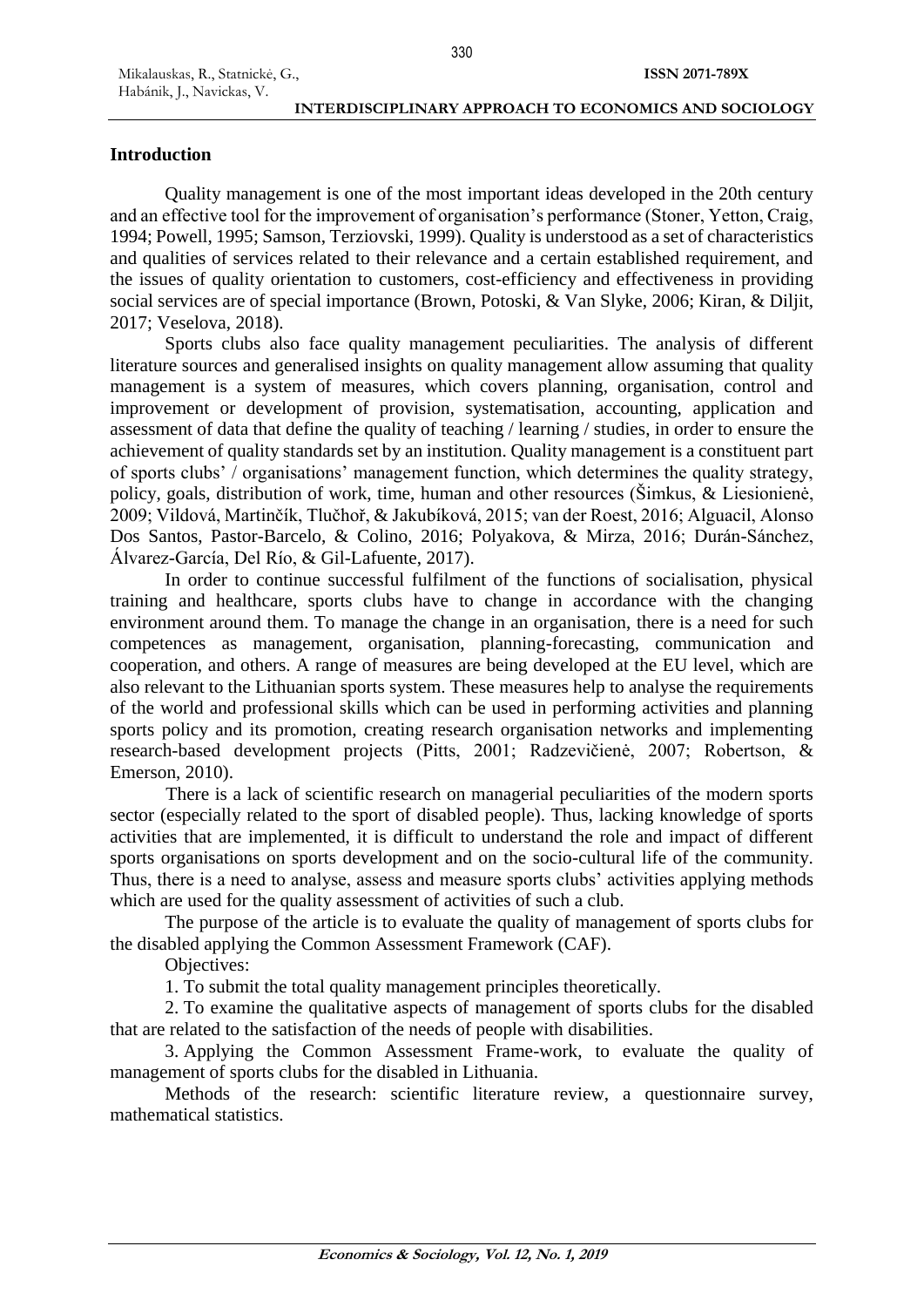# **1. Literature review**

Habánik, J., Navickas, V.

The sports sector is gradually transforming into a sports business sector, in which a key role is played by business representatives which seek economic benefit (Šimkus, & Liesionienė, 2009; Murillo, Carles, Llop, Moya, & Planas, 2016; Hruschka Campestrini, & DaCosta, 2017). Such sports / healthcare service providers (sports clubs, etc.) also face quality management, which finds it difficult to make its way through to the sports areas (Pitts, 2001; Martin, 2006; Robertson, & Emerson, 2010).

On the other hand, the definition of the concept of a sports activity and perception of its impact on a human and society is usually made more complicated by the theories that sport is differently assessed and perceived not only by societies but also by each individual (Martin, 2006; Komskienė, & Sinkevičius, 2014).

Taking this into consideration, sports clubs increasingly face disabled people, whose needs and capabilities have a number of limitations. It was found that physical activity is very important in order to lead an active and healthy lifestyle, to have a meaningful leisure time, and therefore, sports clubs have an appropriate environment for aiming their services at a target group of consumers, i.e. at people with disabilities.

In Lithuania and other European Union countries, the number of people with disabilities is steadily increasing. Based on the data of the European Job Mobility Portal (EURES) (2016), in Europe, there are about 44.6 million disabled people of the working age (aged 16-64) or people suffering from long-term health disorders. People with disabilities gain equal opportunities to use public resources – they should be ensured access to education, to using modern technologies, healthcare and social welfare services, to active participation in sports and leisure / cultural / art activities. The importance and significance of physical activity of people with disabilities has been emphasised by Lithuanian (Bagdonienė, 2007; Radzevičienė, 2007; Skučas, 2010) and foreign (Martin, 2006; Crawford, Hollingsworth, Morgan, & Gray, 2008; Griffin, 2009; Jaarsma, Dijkstra, Geertzen, & Dekker, 2014) scholars. An overview of theoretical insights of the above-mentioned scholars shows that physical and sports activities for the disabled are much more significant than for healthy people (Mavrommatis, 2007; Radzevičienė, 2007; Rimmer, Cheng, McCubbin, Drum, & Peterson, 2010; Robertson, & Emerson, 2010; Požėrienė, Reklaitienė, & Lašvokaitė, 2013; Jaarsma, Dijkstra, Geertzen, & Dekker, 2014; Winnick, & Porretta, 2016).

The process of social integration usually shows opposite results than expected: instead of active inclusion of the disabled and openness to their participation in the community's social, educational, sports, cultural activities, people with disabilities and the community become even more alienated, distant, and negative social attitudes and approaches intensify. Therefore, today a sports club for the disabled, as an implementer of the socialisation process and a maintainer of social balance (Radzevičienė, 2007), as well as a promoter of healthy lifestyle, faces everchanging conditions (Baranauskienė, Vinikaitytė, & Valčiukienė, 2008; Mockevičienė, & Savenkovienė, 2012).

The findings of different representatives have been summarised disclosing the main peculiarities of physical activity of the disabled and the spheres of influence, which leave no room for doubt about a positive impact of sport: an increasing level of life satisfaction (Bagdonienė, 2007; Skučas, 2010), stress reduction (Lakowski, 2009; Robertson, & Emerson, 2010; Mockevičienė, & Savenkovienė, 2012), more favourable health self-assessment and increasing tolerance to their disability (Robertson, & Emerson, 2010; Mockevičienė, & Savenkovienė, 2012), growing self-confidence (Martin, 2006; Lakowski, 2009; Skučas, 2010; Mockevičienė, & Savenkovienė, 2012), increasing integration efficiency (Bagdonienė, 2007; Rimmer, Cheng, McCubbin, Drum, & Peterson, 2010; Skučas, 2010), improving mood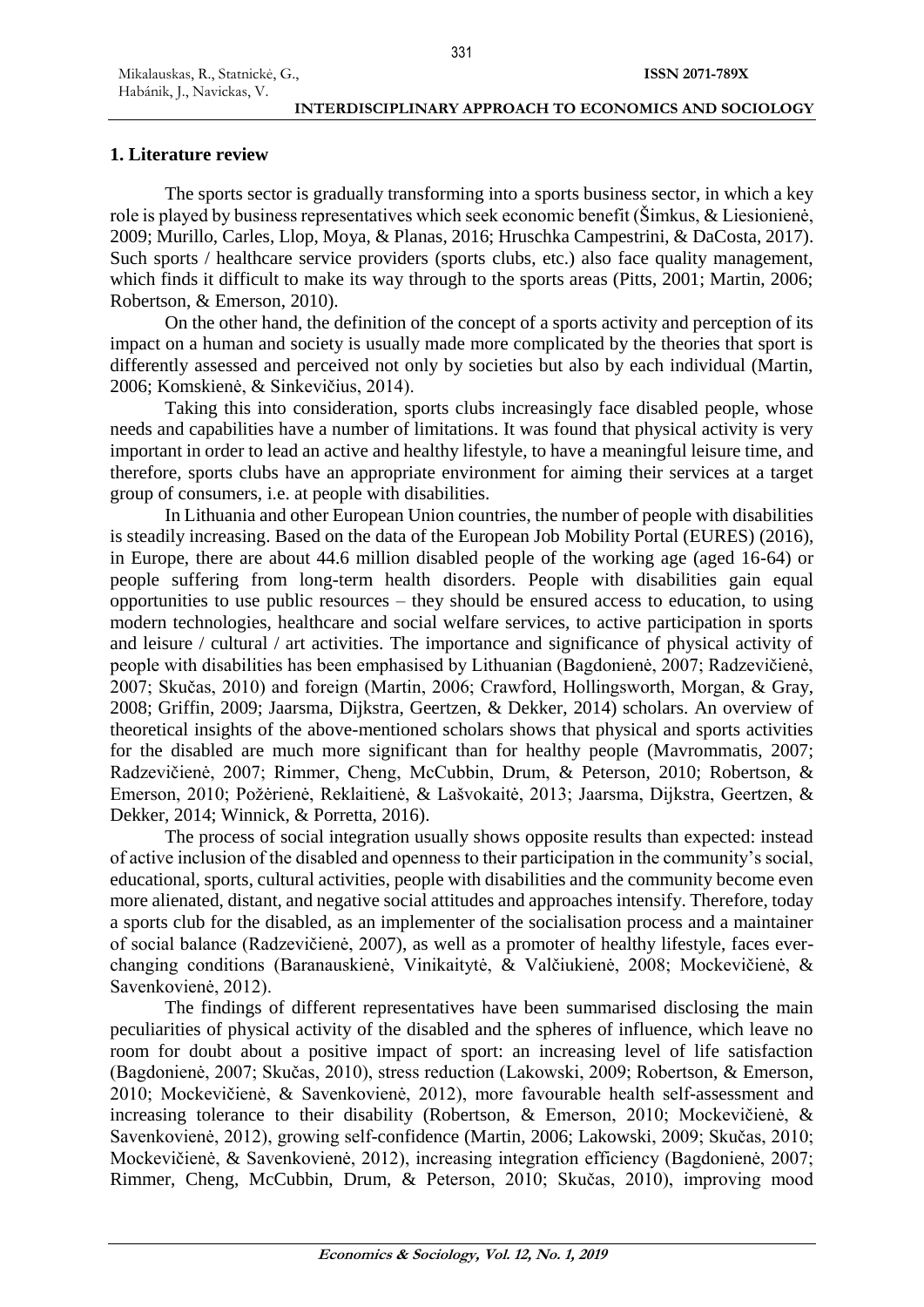(Robertson, & Emerson, 2010; Požėrienė, Reklaitienė, & Lašvokaitė, 2013), improving physical condition Crawford, Hollingsworth, Morgan, Gray, 2008; Rimmer, Cheng, McCubbin, Drum, & Peterson, 2010; Robertson, & Emerson, 2010; Požėrienė, Reklaitienė, & Lašvokaitė, 2013; Winnick, & Porretta, 2016), improving quality of sleep (Lakowski, 2009; Robertson, & Emerson, 2010), increasing effectiveness of socialisation (Crawford, Hollingsworth, Morgan, & Gray, 2008; Rimmer, Cheng, McCubbin, Drum, & Peterson, 2010), increasing selfrealisation opportunities (Rimmer, Cheng, McCubbin, Drum, & Peterson, 2010), increasing ability to take control over their most important life events, increasing opportunities to meet their expectations (Skučas, 2010).

Thus, physical training and sport of the disabled gain an increasingly important role in the public life, become an integral part of the culture; development depends on the consciousness of people, on the motivation of a person himself or herself to take part in sports activities, and on the overall state policy in the field of sport as well as on the forms of motivation. The managerial peculiarities of the disability sport sector have been scarcely analysed, and therefore, it is difficult to conceive the role of different sports organisations for the disabled and their impact on the development of sports clubs and on the socio-cultural life of community. A sports club as an object of local community faces the assessment of its activities. Therefore, first of all, the club itself has to evaluate the quality of its activities, to foresee the strategy that satisfies the needs of the community.

Quality management in sports clubs was dealt with by authors such as De Knop, Van Hoecke, De Bosscher (2004); Rodrigues, Valdunciel, Miguel-Dávila (2014). Tsitskari, Tsiotras and Tsiotras (2006) tried to measure service quality in sport services. Scientific literary works provide various quality assessment models for organizations: SERVQUAL model (Parasuraman, Zeithaml, & Berry, 1988), European Consumer Satisfaction Index (ECSI) model (Fornell, 1992; Bayol, de la Foye, Tellier, & Tenenhaus, 2000), Total quality management (TQM) model (Robinson, 1997; Rexhepi, Ramadani, & Ratten, 2018), Deming management model (DMM) (Anderson, Rungtusanatham, & Schroeder, 1994; Rodrigues, Valdunciel, & Miguel-Dávila, 2014) and other. The Common Assessment Framework (CAF) is a total quality management tool developed by the public sector for the public sector, inspired by the Excellence Model of the European Foundation for Quality Management (Nogueiro, & Saraiva, 2008; CAF, 2013).

### **2. Methodological approach**

The research is based on the Common Assessment Framework (hereinafter – CAF). This is a self-assessment method, adapted for the public sector organisations. It is aimed at four objectives: 1) to introduce the principles of total quality management to the public administration and to gradually get acquainted with them using self-assessment and transition from the currently widespread action "Plan, Do" to the total qualitative cycle "Plan, Do, Check, Act"; 2) to encourage organisations of the public sector to carry out self-assessment for better understanding of themselves and agreeing on the activities for improvement; 3) to integrate a variety of quality management models; 4) to facilitate the comparative analysis of the activities of the public sector organisations.

Quantitative research was performed. A questionnaire is divided into four parts (criteria) according to the major areas of club's activities. This includes 1) the group of financial indicators, 2) the group of customer indicators, 3) the group of the processes improvement indicators, and 4) the group of the human resources improvement indicators. To evaluate each criterion, each of them is provided with ten illustrating items that reflect the most important features in each of the areas of activities. The group of financial indicators included two criteria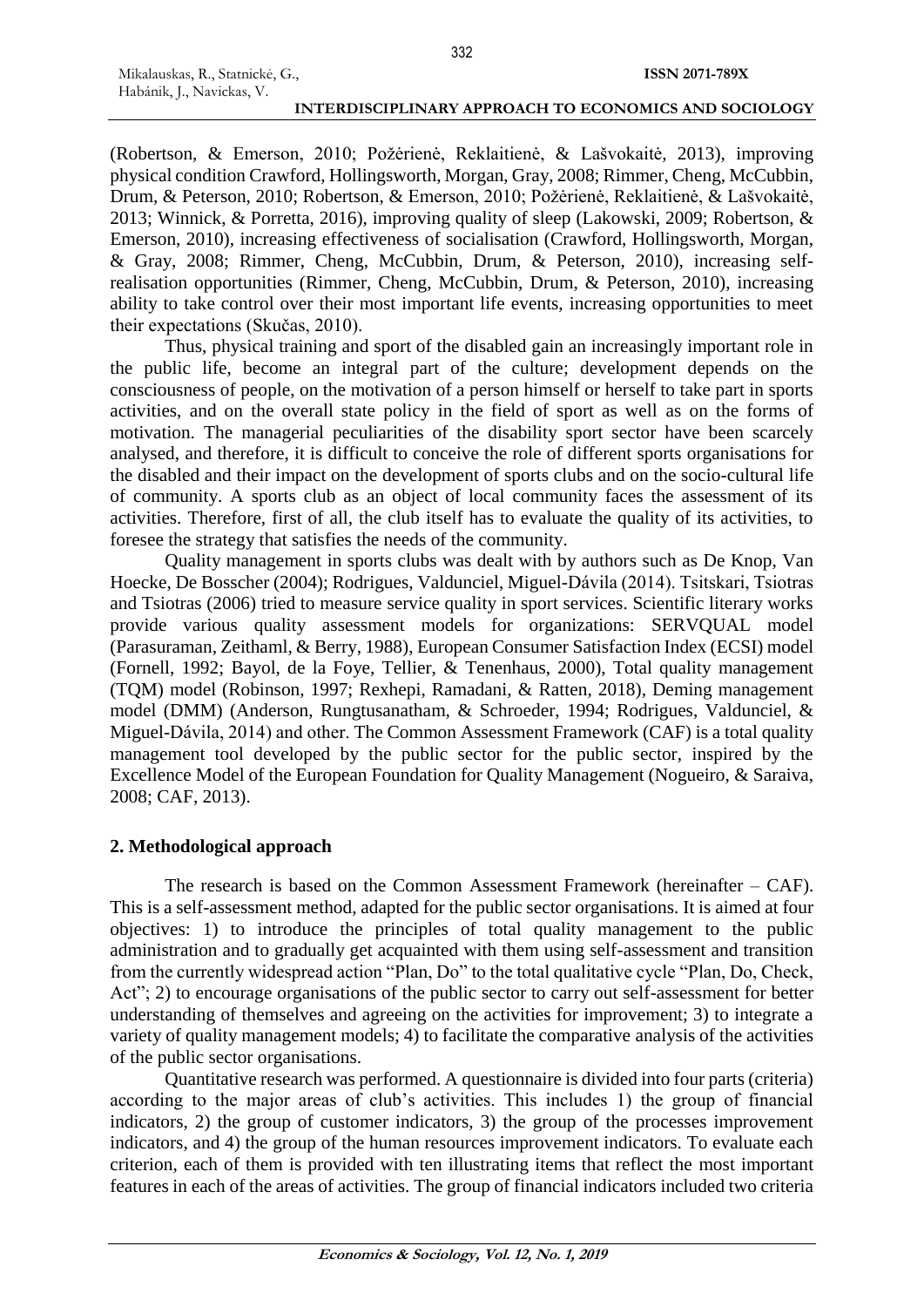Mikalauskas, R., Statnickė, G., Habánik, J., Navickas, V.

for partial criterion of opportunities: "Manages technologies, finances and asset" (Financial management and strategic goals are linked; The costs of provision of standard products / services are constantly monitored; The cost-efficiency of financial resources management is assured; The risk and opportunities of financial decisions are analysed. Financial control is based on the cost-benefit analysis; Modern methods of financial management (e.g. through the internal financial audit, etc.) are developed and implemented and other items) and "Economy (money saving) indicators. Financial policy" (The scope of budget implementation; The scope of implementation of financial objectives; The indicators of effective use of operational funds; The evidence of cost-effective and risk-assessing financial management; Cost effectiveness (impacts done at the lowest cost); The scope of the main activity that generates income and other items). The group of customer indicators included two criteria for partial criterion of opportunities: "Collects information about the current and future needs of stakeholders" (Information about social, ecological, economic, legal and demographic changes that affect the club's activities is collected on a regular basis; Information about the customer needs and expectations is collected systematically, organising respective marketing research and using certain mechanisms; The club is open to and willingly accepts the customers' ideas, proposals and complaints; The club ensures an effective promotion policy and other items) and "Indicators and results of customer satisfaction assessment" (Responsive behaviour and response to customer needs; Flexibility and ability to take into account individual situations; Openness to changes; Quality, reliability, compliance with the quality standards and customer needs and other items). The group of the processes improvement indicators included two criteria for partial criterion of opportunities: "Establishes, designs, manages and improves processes" (The vision (what we want to be) and the mission (what our purpose is) of the organisation are being created; The vision, mission and values of the organisation are adjusted according to the changing external environment; The organisational structures and processes are developed on the basis of the objectives of the organisation and the expectations of stakeholders; The main processes are established, described and documented and other items) and "Tendencies of the results achieved by the organisation based on the achievement of the goal" (The effectiveness of the club's activities; The main processes are analysed and assessed with respect to the club's goals and external changes; The evidence of participation of all stakeholders in the club's activities and other items). The group of the human resources improvement indicators included two criteria for partial criterion of opportunities: "The organisation analyzes, manages and refines human resources, taking into account strategy and planning" (Human resources are formed in accordance with the club strategy; Identification of the demand for human resources with respect to the club strategic planning; Employees are involved in the management of organisation; The work of sports club is organized taking into consideration human resources and other items) and "The assessment results of employee satisfaction and motivation" (The level of employees' involvement in the organisation's activities and in the implementation of its mission; Employee motivation; The impact of individual activity on the quality of services and other items).

This research used the method of simple random sampling, i.e. every sport club in Lithuania has an equal chance of being selected. Sample size was 45 sports clubs in Lithuania. Total of 45 questionnaires were distributed, 36 of them were filled in. The research was carried out in November-December 2015. In this research Common Assessment Framework – Organisational Quality Scale (CAF-OQS) was used as a data collection tool. According to the purpose descriptive statistics were used for the data analysis and correlation analysis. The scores provide information which indicates an exemplary course of actions for improvement, allows measuring the progress made (if the research is carried out on a regular basis, e.g. every year or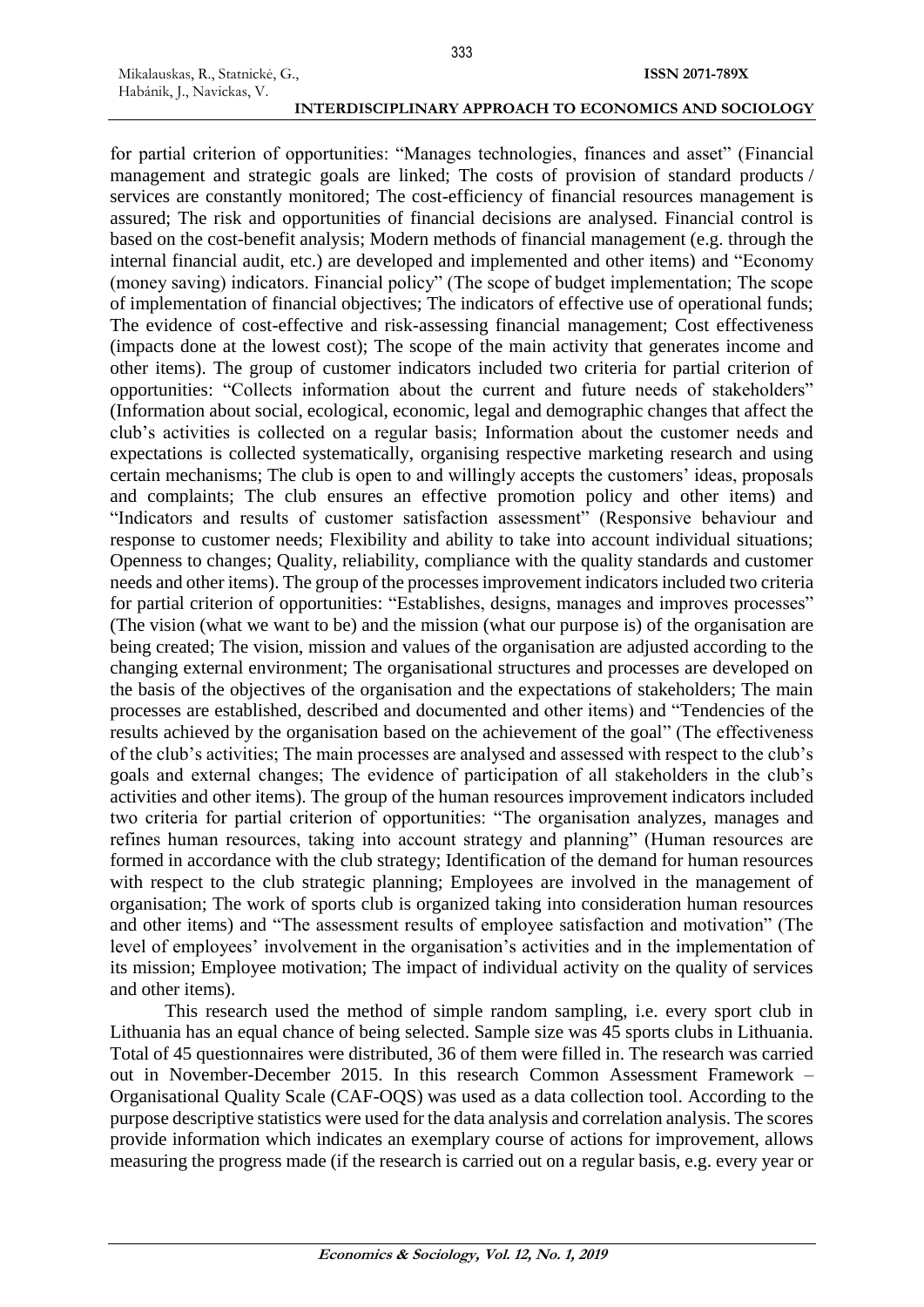every few year), and ensures gaining good practices. If the result criteria scores are high, this means that the opportunity experience (the club's resources) is well-balanced.

To process, systematize and graphically illustrate the obtained research results, the statistical data analysis software "SPSS 17.0" (Statistical Package for Social Sciences) was used.

# **3. Conducting research and results**

The quality management of sports organisations is determined by twofold reasons: first, by the worldwide change of technologies and activity processes, and second, by the change of sports organisations caused by rapid economic, social and political changes. Therefore, quality management of sports clubs largely depends on the market demand and supply balance.

The smallest percentage of respondents agreed with the item that disabled members of the community have a possibility to express their opinion about their capabilities to practice sports  $(M - 1.74, SD - 0.92)$ . Other items about the club's activities were scored similarly, and range between 2.28 and 2.93. The opportunity assessment of the first partial criterion "Manages technologies, finances and asset" is  $4.12$  (SD – 0.74), which illustrates the opinion of sports clubs' employees about the company's financial and asset management opportunities. This criterion largely reflects the club employees' evaluations, which form the tendency of the club's financial management. The highest score  $-4.45$  points  $(SD - 0.60)$  – was given to the item "Modern methods of financial management (for example, through the internal financial audit, etc.) are developed and implemented" of the partial criterion of opportunities. When assessing the results of the partial criterion "Economy (money saving) indicators. Financial policy", respondents highlighted the item which illustrates the main activity that generates profit. The highest score – 4.45 points  $(SD - 0.51)$  – was given to the item about the main activity that generates profit. Other items of financial management results were scored less than 4. More favorable evaluations were given to the items about financial audit results, an effective use of information and other technologies as well as their upgrading, the budget to be implemented and the scope of budget implementation.

When assessing the items of the opportunities partial criterion "Collects information about the current and future needs of stakeholders", respondents gave the highest score  $-4.75$ points  $(SD - 0.55)$  – to the criterion item which shows that sports clubs have established their strategic partners as well as the nature of relationships with them. When assessing the results partial criterion "Indicators and results of customer satisfaction assessment", respondents specified the items that the services provided by the sports clubs are of high quality, meet the standards and customer needs (score  $-3.37$ , SD  $-0.86$ ).

The illustrating item of the partial criterion "Establishes, designs, manages and improves processes", which was given the highest score – 4.85 points – by the respondents, is allocation of resources of sports clubs in order to achieve strategic goals of the organisation. Over four points were given to the items which describe the adaptation of all the activities of sports clubs and their organisational changes (mission, vision) to the external influences, at the same time, highlighting the necessity of internal changes and optimization of processes in the organisations. The item "The vision (what we want to be) and the mission (what our purpose is) of the organisation are being created" is scored  $3.70$  (SD – 0.47). Such evaluation shows that sports clubs lack an effective system that foresees the future of the club, supported by effective management of resources. In addition, the opportunity for clubs to have employees responsible for managing different processes is also assessed less favorably. Whether management processes are going in the right direction or not is revealed by the item group of the partial criterion "Tendencies of the results achieved by the organisation based on the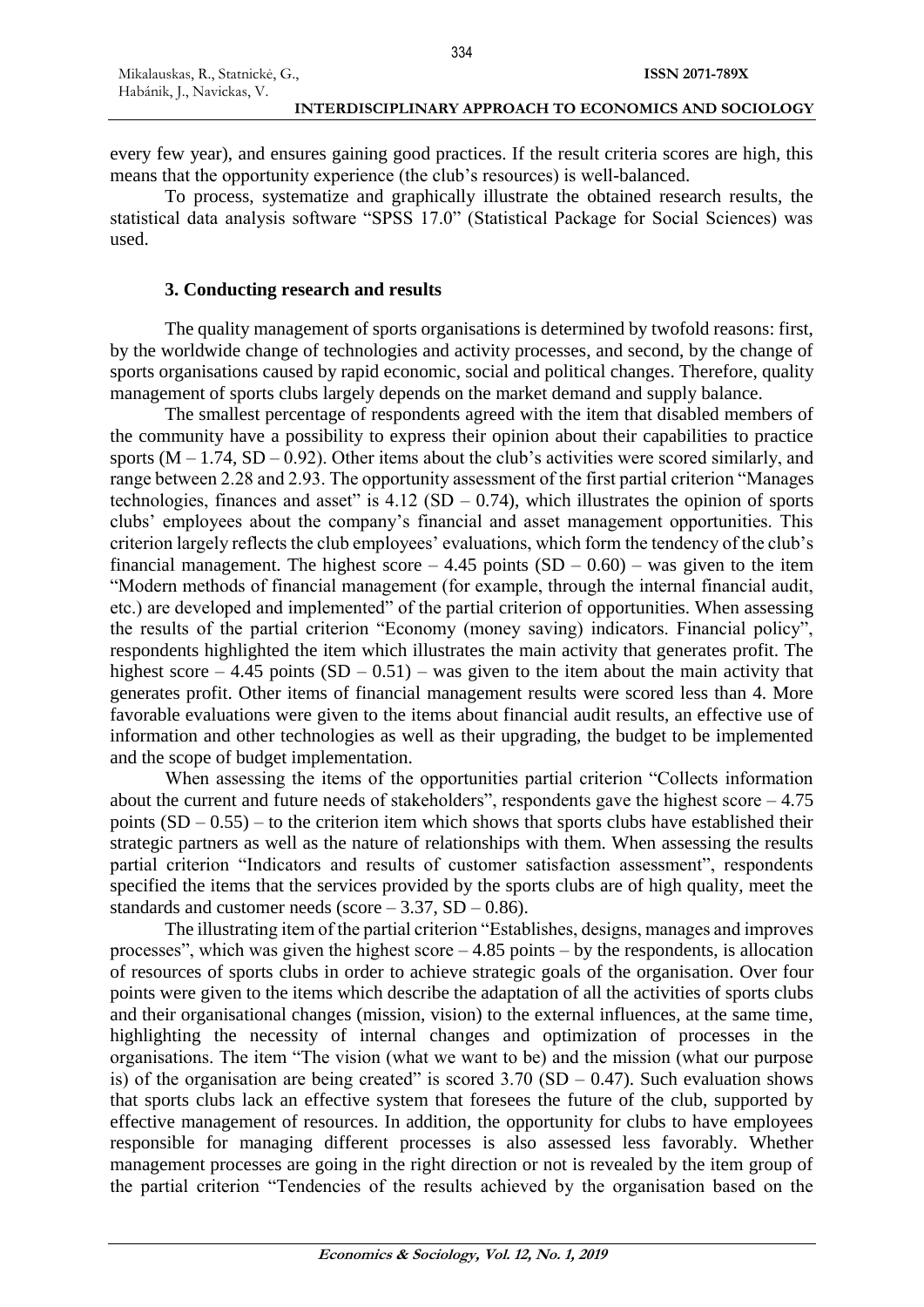#### **INTERDISCIPLINARY APPROACH TO ECONOMICS AND SOCIOLOGY**

achievement of the goal". Here, respondents pointed out good results of the clubs' strategies and renewal of the activities, and this item was given the highest score  $-4.80$  points (SD – 0.41).

The evaluations of sports clubs' opportunities illustrate that respondents assessed most favorably, by 4.70 points, the item which illustrates that human resources are formed in accordance with the clubs' strategies (the partial criterion "The organisation analyzes, manages and refines human resources, taking into account strategy and planning"). In addition, favorable evaluations were also given to the items about the identification of the demand for human resources with respect to the clubs' strategic planning, and that employees are involved in the management of organisations, have an opportunity to evaluate the work of managers, and that the work of sports clubs is organized taking into consideration human resources.

Respondents gave the lowest score  $-3.70$  points  $-$  to the item that the human resources policy and the organisation of work are implemented clearly and under mutual agreement. Furthermore, respondents gave lower scores to the employees' opportunities to balance work and personal life and to an appropriate distribution of responsibilities at work.

Moreover, the efficiency of the sports clubs' activities, the participation of stakeholders in the clubs' activities and the optimization of processes are also evaluated more favorably. The illustrating item of the partial criterion "The assessment results of employee satisfaction and motivation", respondents most favorably evaluated the item which describes the appropriateness of work places (the item was scored 4.60;  $SD - 0.75$ ). The items about the motivation of employees, the decision making opportunities, the orientation of the employees to the achievement of the organisation's goals, the encouragement of discussions over workrelated issues were given  $-4.07$  points (SD  $-0.87$ ). The lowest score in the research  $-3.60$ points – was given to the item about impartiality and equal opportunities assurance in the sports clubs. Lower scores were given to the items about the personnel assessment system in sports organisations, appropriate evaluation of individual efforts, and vocational training opportunities.



### Graph 1. Comparison of the opportunities and results scores of the sports club coaches and managers' survey Source: *own data*

All the collected information about the opportunities and results established in the organisation has to be compared and measured, as well as differences and pre-conditions for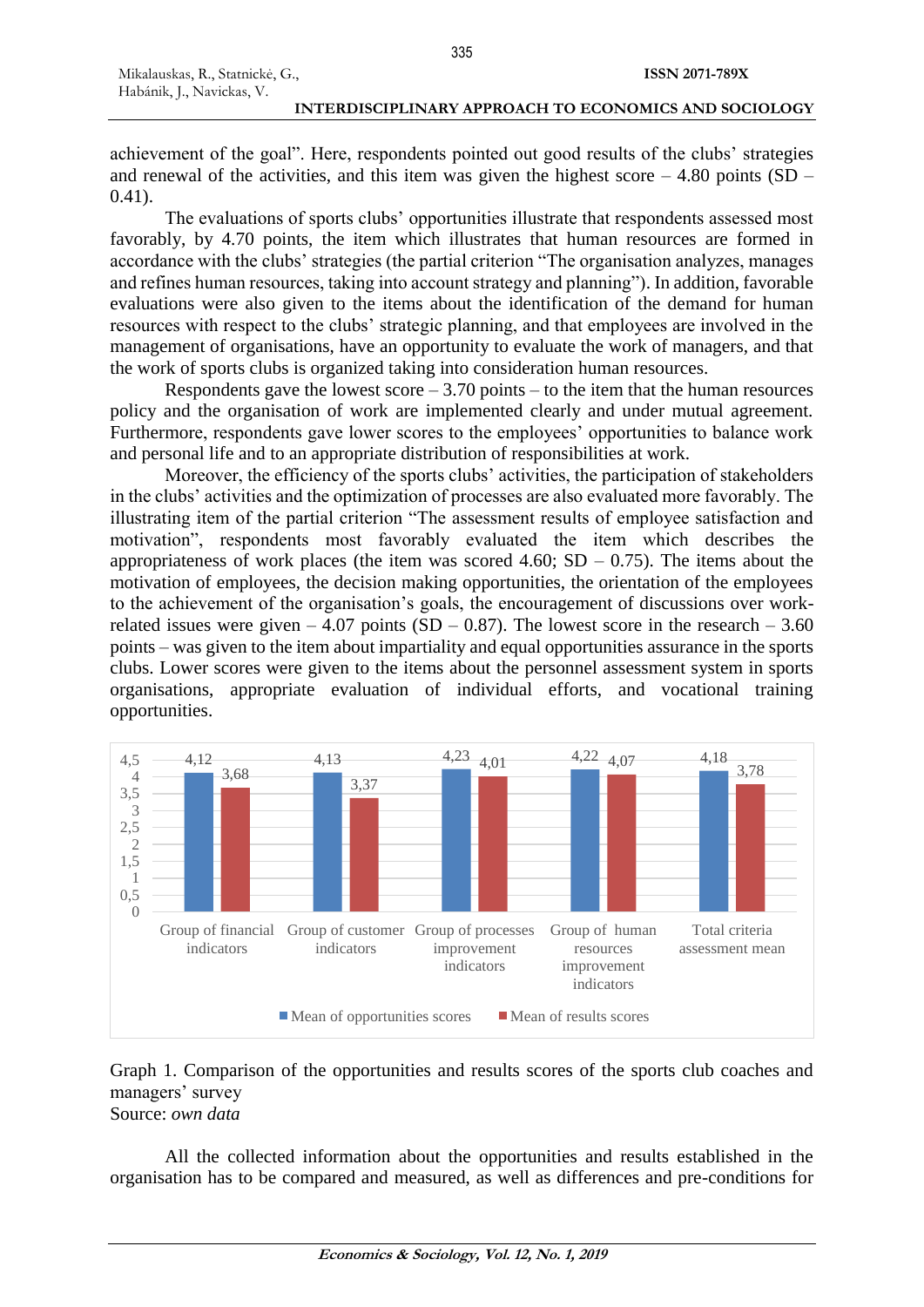success have to be identified. As far as possible, the problem areas have to be identified, the identification of which is the first step to problem solving. When the causes of problems are fully identified, it is advisable to apply a different scenario of the organisation's activities or try to collectively identify potential problem solving methods. Summarizing the results of all four criteria assessment, it can be observed that sports clubs' opportunities are always higher than the results achieved (see *Graph 1*).

In general, the opportunities are scored higher by 0.4 points than the results. The standard deviation of respondents' answers when assessing the opportunities is 0.47 points; meanwhile, when assessing the results, it is 0.86 points. This means that when assessing the opportunities, respondents' answers are more dispersed around the mean than when assessing the results (*Table 1*).

| Name of the criterion               | $\mathbf{r}, \mathbf{p}$ | Group of<br>financial<br>indicators | Group of<br>customer<br><i>indicators</i> | Group of<br>processes<br><b>indicators</b> | Group of<br>human<br>resources<br>improvement<br>indicators |
|-------------------------------------|--------------------------|-------------------------------------|-------------------------------------------|--------------------------------------------|-------------------------------------------------------------|
| Group of financial                  | r                        |                                     | 0.467                                     | $-0.164$                                   | 0.367                                                       |
| indicators                          |                          |                                     | 0.000                                     | 0.048                                      | 0.000                                                       |
| Group of customer                   | r                        |                                     |                                           | $-0.134$                                   | 0.392                                                       |
| indicators                          |                          |                                     |                                           | 0.091                                      | 0.000                                                       |
| Group of processes                  |                          |                                     |                                           |                                            | 0.171                                                       |
| indicators                          |                          |                                     |                                           |                                            | 0.058                                                       |
| Group of human                      | r                        |                                     |                                           |                                            |                                                             |
| resources improvement<br>indicators | $\boldsymbol{p}$         |                                     |                                           |                                            |                                                             |

Table 1. Correlation between the evaluations of the criteria

*Source*: own compilation

The data of the questionnaire survey were analyzed by means of correlation (Pearson) in an attempt to reveal both direct (positive) and opposite (negative) correlations of the variables. The correlation coefficients (r) can range from -1 to 1. The closer the correlation coefficient is to -1 or 1, the closer the relationship between the variables. The strength of the relationship is determined according to the correlation coefficient (r): up to  $0.2$  (- $0.2$ ) – the relationship is missing; from 0.2 up to 0.35 (-0.2 up to -0.35) – the relationship is weak; from 0.36 to 0.6 (-0.36 to -0.6) – the relationship is strong; from  $0.6$  (-0.6) – the relationship is very strong.

# **Discussion**

A number of researchers provide different definitions of the quality measurement system for organisation's performance (Kavaliauskas, & Vaitkevičius, 2013). For example, Sudnickas (2008) provides several conditions which are necessary for measuring organisation's performance: completeness (indicators have to reflect the organisation's resources the way they are used); uniqueness which helps to overcome duplication; independence (the change in the value of one indicator should not affect other indicators); adequacy (the digital indicators have to be adequate to the measured empirical system); the appropriateness of the measurement scales (the scales of physical processes are not suitable for measuring social phenomena).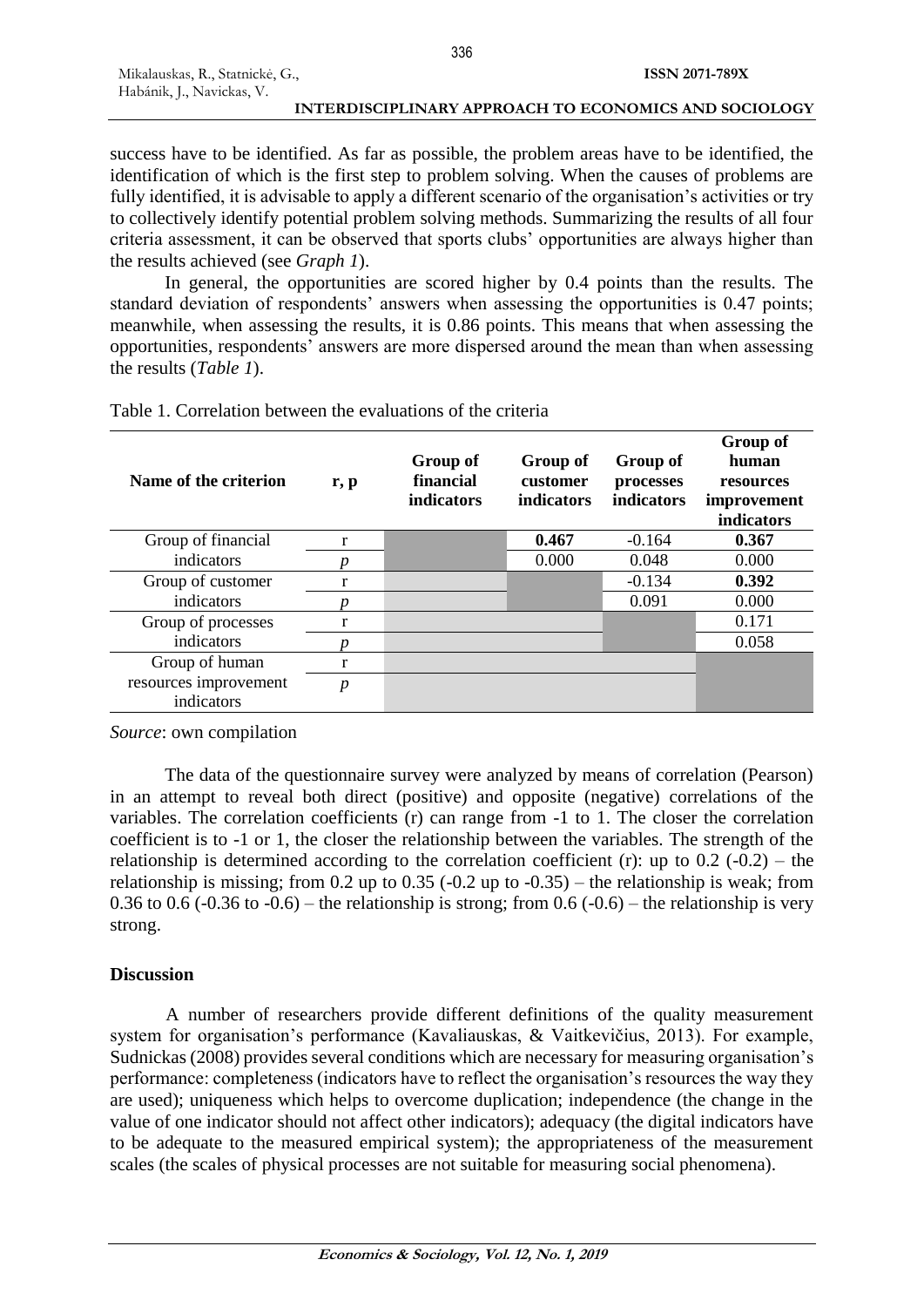#### **INTERDISCIPLINARY APPROACH TO ECONOMICS AND SOCIOLOGY**

The quality assessment method – CAF, applied in the research, allowed a detailed, measured and consistent evaluation of the quality of sports clubs' activities. It was found that the activities of sports clubs meet the expectations of visitors, are evaluated as attentive, proactive sports clubs for the disabled; more cultural and sports events are organized for the disabled, and therefore, the social exclusion of the disabled has dropped in the local area.

The investigated sports clubs for the disabled appropriately develop the integrated policy of tangible assets management (for example, direct management or sublease) and link financial management and strategic goals, use relevant technologies effectively: for management of tasks and knowledge, for training and developmental activities, for cooperation with stakeholders and partners, for development of the organisation's internal and external networks (Dessler, 2011; Komskienė, & Sinkevičius, 2014; Šimkus, Fominienė, & Ivanova, 2014).

The research shows that sports clubs for the disabled acknowledge the necessity of the internal quality assurance system – the majority of them are applying its separate element It was determined that disabled people become more active members of the community when they participate in its activities. The subjects of the research agree that sports clubs are already adapted for the disabled and such sports club activities have an impact on the quality of life of the disabled, meet their needs because an active physical activity for the disabled is of special significance: strengthens their physical health (Robertson, & Emerson, 2010; Požėrienė, Reklaitienė, & Lašvokaitė, 2013; Winnick, & Porretta, 2016), self-confidence (Lakowski, 2009; Skučas, 2010) and self-satisfaction (Skučas, 2010), tolerance to their disability (Robertson, & Emerson, 2010; Mockevičienė, & Savenkovienė, 2012), and their selfrealization opportunities (Rimmer, Cheng, McCubbin, Drum, & Peterson, 2010).

The findings of the research confirm the above-mentioned insights – the disabled who attend sports clubs gain healthy lifestyle skills as well as other social skills: the ability to be initiative and creative, self-regulation and ability to communicate and cooperate. The activities carried out by sports clubs for the disabled have a rather significant effect because sports clubs carry out educational activities, help to socialize, and make an impact on personal qualities of the disabled, and their self-development.

In Lithuania, the disabled people complain about lack of dissemination of information regarding the possibility to practice sport (Požėrienė, Reklaitienė, & Lašvokaitė, 2013). There are several main reasons why the disabled in Lithuania do not practice sport: the physical environment is not adapted for this activity (Bagdonienė, 2007); lack of appropriate sports facilities; complicated conditions to get to / back from the gym / sports club, or lack of them (Bagdonienė, 2007), disapproval of close relatives about the decision of the disabled to practice sport (Baranauskienė, Vinikaitytė, & Valčiukienė, 2008); lack of support from the relatives of the disabled and a disabled person is not motivated to do so (Požėrienė, Reklaitienė, & Lašvokaitė, 2013); misunderstanding of the benefit of sport, lack of qualified coaches (Bagdonienė, 2007; Skučas, 2010) and lack of a permanent coach (Bagdonienė, 2007).

The conclusions of the carried out research also reflect the following problems: it was found that sports clubs for the disabled in Lithuanian cities do not comply with their declared standards of performance and do not involve customers (the disabled) in the service development processes regarding poor quality activities, and insufficiently analyze complaints and proposals. The sports clubs engaged in work with the disabled customers should mostly improve the supply of the services they declare; in addition, the research results suggest that sports clubs have a perfect opportunity to contribute to the integration of the disabled in the society, to organize or initiate sports events at the city level focusing on people with disabilities. Currently, the research results suggest that sports clubs for the disabled do not implement the latter function of organizing and initiating.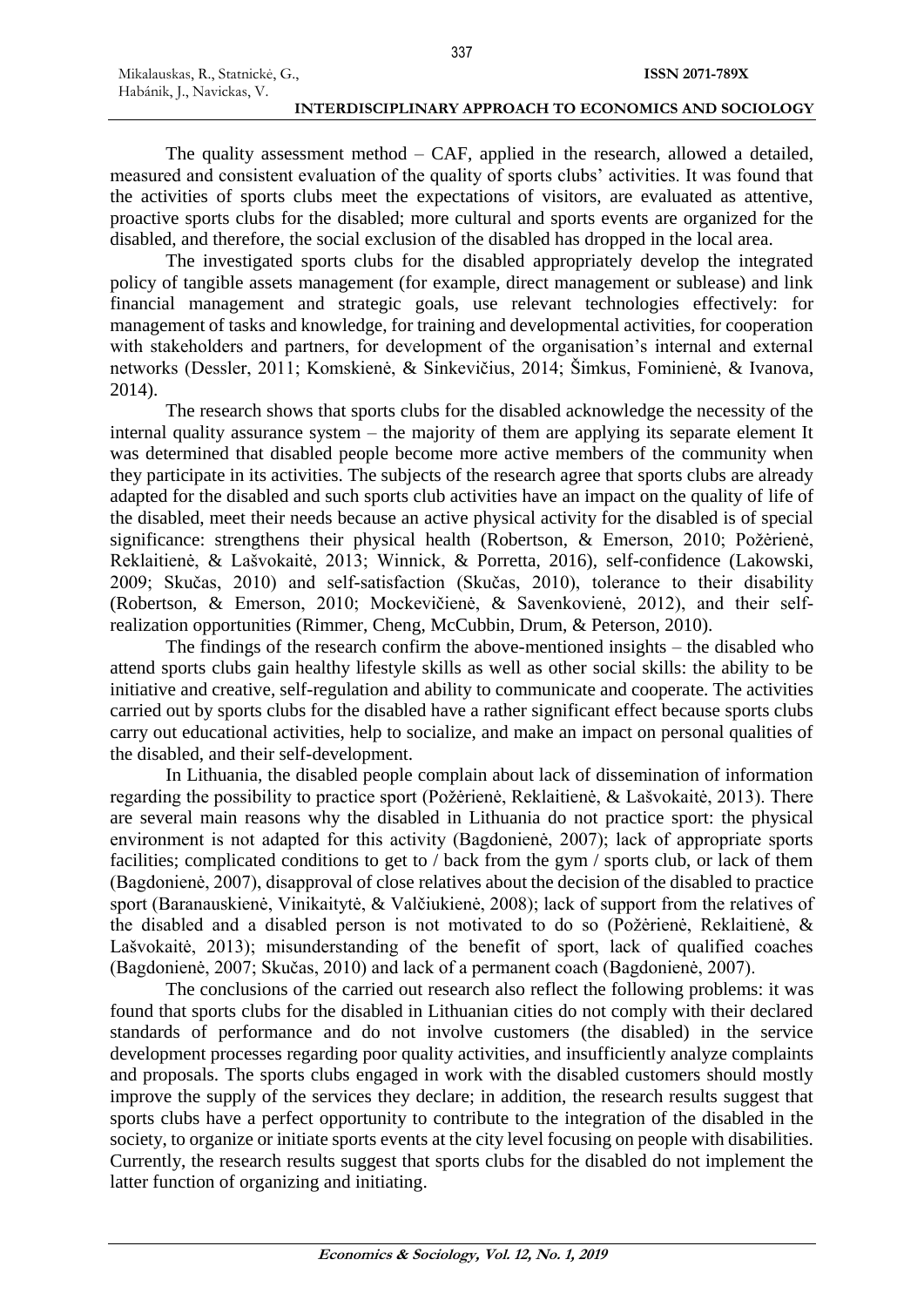338

The research has highlighted several tendencies, which confirm the complaints of the disabled to the sports clubs. It was found that sports clubs for the disabled, when managing their finances and asset, should mostly improve the area of management of financial resources flows.

The research found that human resources are formed on the basis of sports clubs' strategies, although it is recognized that management of sports clubs for the disabled lacks opportunities for the employees to balance their work and personal life; moreover, there is a lack of an appropriate distribution of responsibilities at work, personnel assessment system, appropriate evaluation of individual efforts, and vocational training opportunities. Summing up, it can be said that management quality assessment of a club is a continuous process that helps to collect and apply information about the external environment of a club and the activity opportunities within this environment. This process helps the club to learn to adapt in a dynamic business environment.

# **Conclusion**

The scientific literature survey revealed that total quality management is a cultural obligation of an organisation to satisfy the consumer needs applying an integrated system of measures, methods and training, or a continuing improvement of organisation's processes, and it results in the supreme quality products and services.

As for the qualitative aspects of management of sports clubs for the disabled, regarding meeting the needs of the disabled, it emerged that there is a need for more effective management of financial resources, improvement of service uniqueness and adaptability in terms of investment, even greater individualization of work with the disabled, development of partnerships with other organisations.

The applied management quality assessment framework allowed a detailed, measured and consistent assessment of the quality of sports clubs activities. It was found that the management of activities of sports clubs for the disabled meets the expectations of visitors; however, the clubs do not always comply with their declared standards of performance in service development processes, and poorly implement the functions of organisation or initiation. The following opportunities of the on-going processes can be distinguished in the quality management of activities of sports clubs for the disabled: collection of information about the external factors and customer needs, sports club's openness to ideas, and pursuit for recognition.

# **References**

- Alguacil, M., Alonso Dos Santos, M., Pastor-Barcelo, A., & Colino, O. (2016). Comparative qualitative analysis of loyalty in public sport services. *Revista de psicologia del deporte*, 25, 69-72.
- Bagdonienė, M. (2007). Peculiarities of the e-ffect of applied physical and sports activities in the aspect of life quality improvement for pe-ople with vision disabilities, in Lithuanian (Doctoral dissertation, Siauliai University) ["Taikomosios fizinės ir sportinės veiklos poveikio ypatumai regėjimo negalią turinčių asmenų gyvenimo kokybės gerinimo aspektu"].
- Bayol, M. P., de la Foye, A., Tellier, C., & Tenenhaus, M. (2000). Use of PLS path modeling to estimate the European consumer satisfaction index (ECSI) model. Statistica Applicata, 12(3), 361-375.
- Baranauskienė, I., Vinikaitytė, J., & Valčiukienė, I. (2008). Professional Training Institution Students' Attitudes towards Integrated Education of the Disabled, in Lithuanian [Profesinio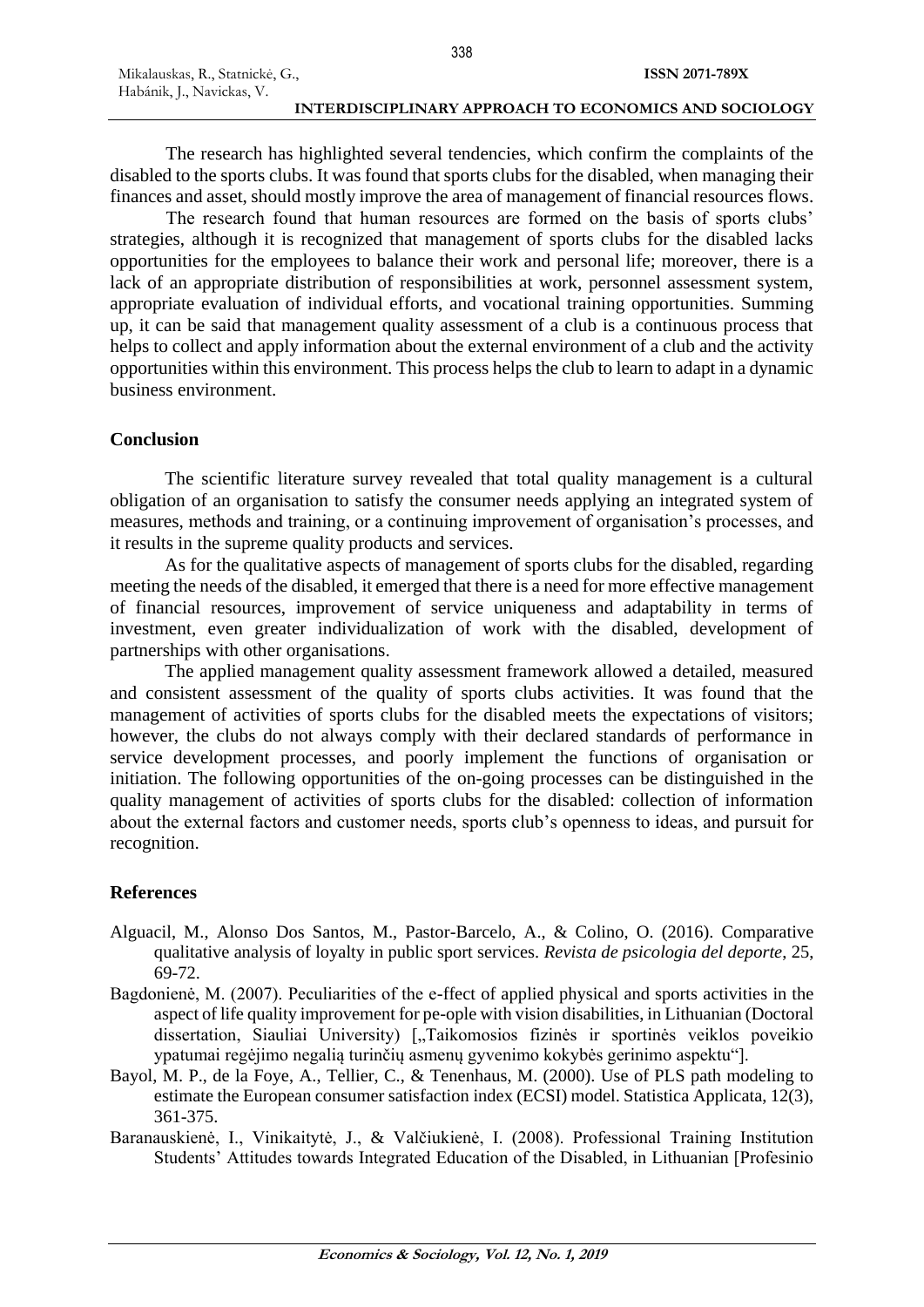rengimo institucijų ugdytinių požiūris į integruotą neįgaliųjų ugdymą, Jaunųjų mokslininkų darbai]. *Journal of Young Scientists*, Vol. 2, No 18, 50-53.

- Brown, T.L., Potoski, M., & Van Slyke, D.M. (2006). Managing public service contracts: Aligning values, institutions, and markets. *Public Administration Review*, 66(3), 323-331.
- Common Assessment Framework (CAF). Guidance for managers and practitioners, available at: http://www.complexneeds.org.uk/modules/Module-4.1-Working-with-other professionals/All/downloads/m13p250d/caf\_managers\_guide.pdf (accessed 6 January 2016).
- Crawford, A., Hollingsworth, H. H., Morgan, K., & Gray, D. B. (2008). People with mobility impairments: physical activity and quality of participation, *Disability and Health Journal*, Vol. 1, No 1, 7-13.
- De Knop, P., Van Hoecke, J., & De Bosscher, V. (2004). Quality management in sports clubs. Sport Management Review, 7(1), 57-77.
- Dessler, G. (2011). Fundamentals of human resource management, Pearson Higher Education, Upper saddle river, NJ.
- Durán-Sánchez, A., Álvarez-García, J., Del Río, M.D.L. C., & Gil-Lafuente, J. (2017). State of the Art of Research on Quality Management and Sport. *In Sports Management as an Emerging Economic Activity*. Springer, Cham, 309-328.
- EURES. The European Job Mobility Portal, available at: http://ec.europa.eu/eures/New Subscription.do. (accessed 17 April 2016).
- Fominienė, V. B., Šimkus, A., & Ivanova, E. (2014). Management of volunteers as human resources in non-governmental organisations: case of sport industry, *Transformation in Business & Economics*, Vol. 13, No 2A(32A), 396-415.
- Griffin, M. (2009). Demonstrating the well-being benefits of a weight loss programme for people with a learning disability. *Journal of Public Mental Health*, 8(1), 32-36.
- Hruschka Campestrini, G.R., & DaCosta, L. (2017). Economic impact research informing decisionmaking in management of sports events: a case study on the X games Brazil 2013. *Movimento*, 23(2), 543-558.
- Jaarsma, E. A., Dijkstra, P. U., Geertzen, J.H B., & Dekker, R. (2014). Barriers to and facilitators of sports participation for people with physical disabilities: A systematic review, *Scandinavian journal of medicine & science in sports,* 24(6), 871-881.
- Kavaliauskas, V., & Vaitkevičius, J.V. (2013). The Participation of Persons with Disabilities in the Activities of Sports Clubs, in Lithuanian [Neįgaliųjų dalyvavimas sporto klubų veikloje, Specialusis ugdymas]. *Special Education*, 2(29), 65-78.
- Kiran, K., & Diljit, S. (2017). Antecedents of customer loyalty: Does service quality suffice?. *Malaysian Journal of Library & Information Science*, 16(2), 95-113.
- Komskienė, D., Sinkevičius, M.K. (2014). The Expression of the Impact of Social Benefits of Sports Events on the City's Image, in Lithuanian. [Sporto renginių socialinės naudos įtakos miesto įvaizdžiui raiška", Mokslas ir praktika: aktualijos ir perspektyvos: mokslinių straipsnių rinkinys], *Theory and practice: problems and prospects: scientific articles*, ISSN 2345-007X, 110-118.
- Lakowski, T. (2009). Athletes with disabilities in school sports: a critical assessment of the state of sports opportunities for students with disabilities. *Boston University International Law Journal*, 27(2), 283-315.
- Martin, J. J. (2006). Psychosocial aspects of youth disability sport. *Adapted Physical Activity Quarterly*, 23(1), 65-77.
- Mavrommatis, M. (2007). The Committee on Culture and Education of the European Parlia-ment, Draft Report on the White Paper (Sport).
- Mockevičienė, D., Savenkovienė, A. (2012). Aspects of life quality of persons with physical disabilities, *Social welfare interdisciplinary approach*, 2(2), 84-94.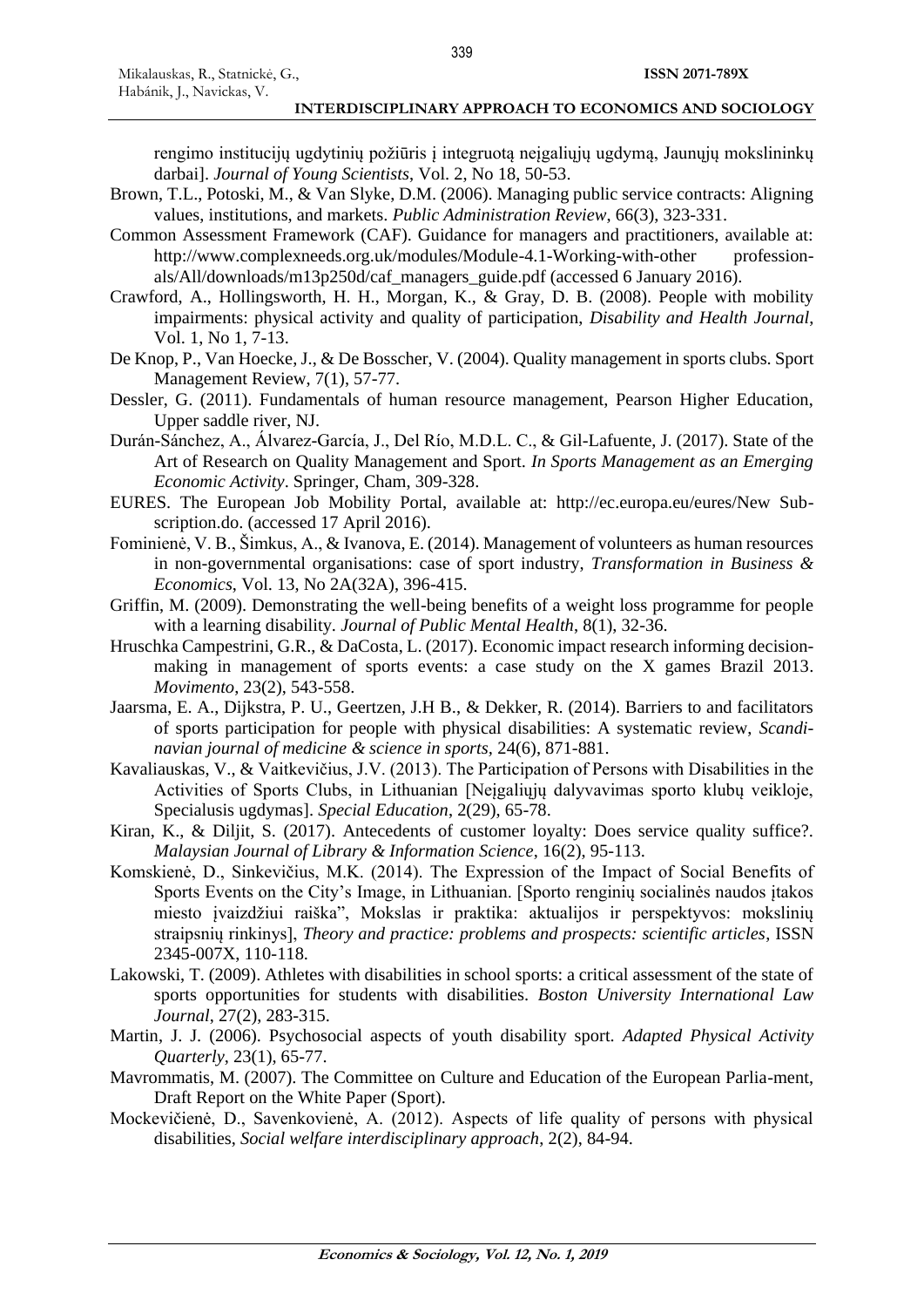- Murillo, C., Carles, M., Llop, M., Moya, X., & Planas, D. (2016), 2014 World. Figure Skating Championships in Reus: feedback from participants and economic legacy. *Sport tkrevista euroamericana de ciencias del deporte, 5*(1), 107-118.
- Nogueiro, T., & Saraiva, M. (2008). The Common Assessment Framework (CAF) and the evaluation of quality in a public service: Case study of academic services of the Uni-versity of Évora, Portugal.
- Parasuraman, A., Zeithaml, V. A., & Berry, L. L. (1988). Servqual: A multiple-item scale for measuring consumer perc. *Journal of retailing*, 64(1), 12.
- Pitts, B. G. (2001). Sport management at the millennium: a defining moment. *Journal of Sport Management*, 15(1), 1-9.
- Polyakova, O., & Mirza, M.T. (2016). Service quality models in the context of the fitness industry. *Sport, Business and Management: An International Journal*, 6(3), 360-382.
- Powell, T.C. (1995). Total quality management as competitive advantage: a review and empirical study. *Strategic management journal*, 16(1), 15-37.
- Požėrienė J., Reklaitienė D., & Lašvokaitė S. (2013) Health Promotion through Recreational Activities for People with Physical Disabilities, in Lithuanian [Fizinę negalią turinčiųjų sveika-tos stiprinimas rekreacine veikla, Sportinį darbingumą lemiantys veiksniai (VI)]: Mokslinių straipsnių rinkinys. Kaunas: LSU, 186-193.
- Radzevičienė, L. (2007). Meeting psychosocial expectations of people with disability by sports activities, in Lithuanian. [Neįgalių asmenų psichosocialinių lūkesčių tenkinimo galimybės sportinėmis veiklomis]. Specialusis ugdymas/ Special Education, 2(17), 157-164.
- Rexhepi, G., Ramadani, V., & Ratten, V. (2018). TQM techniques as an innovative approach in sport organisations management: toward a conceptual framework. *International Journal of Business and Globalisation,* 20(1), 18-30.
- Rimmer, J.H., Cheng, M.D., McCubbin, J.A., Drum, Ch., & Peterson, J. (2010). Exercise intervention research on persons with disabilities: What we know and where we need to go, *American physical medicine and rehabilitation*, 89(3), 249-263.
- Robertson, J., & Emerson, E. (2010). Participation in sports by people with intellectual disabilities in England: a brief report. *Journal of Applied Research in Intellectual Disabilities*, 23(6), 616-622.
- Robinson, L. (1997). Barriers to total quality management in public leisure services. *Managing leisure,* 2(1), 17-28.
- Rodrigues, P.M.M., Valdunciel, L., Miguel-Dávila, J. Á. (2014). Quality management in sports tourism. *European Sport Management Quarterly, 14*(4), 345-374.
- Samson, D., Terziovski, M. (1999). The relationship between total quality management practices and operational performance. *Journal of operations management*, 17(4), 393-409.
- Skučas, K. (2010) Socialization Possibilities for Lithuanian Physically Disabled Sport Participants and Non-Participants in the Aspect of Psychosocial Health, in Lithuanian. [Sportuojančių ir nesportuojančių Lietuvos fiziškai neįgalių asmenų socializacijos galimybės psichosocialinės sveikatos aspektu]. Filosofija. Sociologija/ Philosophy. Sociology, 21(2), 179-185.
- Stoner, J. A., Yetton, P.W., Craig, J.F., Johnston, K. (1994). Management.
- Sudnickas, T. (2008). Opportunities for Integration with Quality Management and Process Improvement Systems, Viešoji Politika ir Administravimas, Vol. 26, 17-25.
- Šimkus, A., Fominienė, V.B., & Ivanova, E. (2014). Management of volunteers as human resources in non-governmental organisations: case of sport industry. *Transformation in Business & Economics*, 13(2A)(32A), 396-415.
- Šimkus, A., & Liesionienė, O. (2009). Meeting Customer Expectations in Sport Schools, in Lithuanian [Vartotojų poreikių tenkinimas sporto mokyklose]. *Vadyba/Management*, 14(1), 49-57.
- The Common Assessment Framework (CAF) (2013). Maastricht: EIPA.